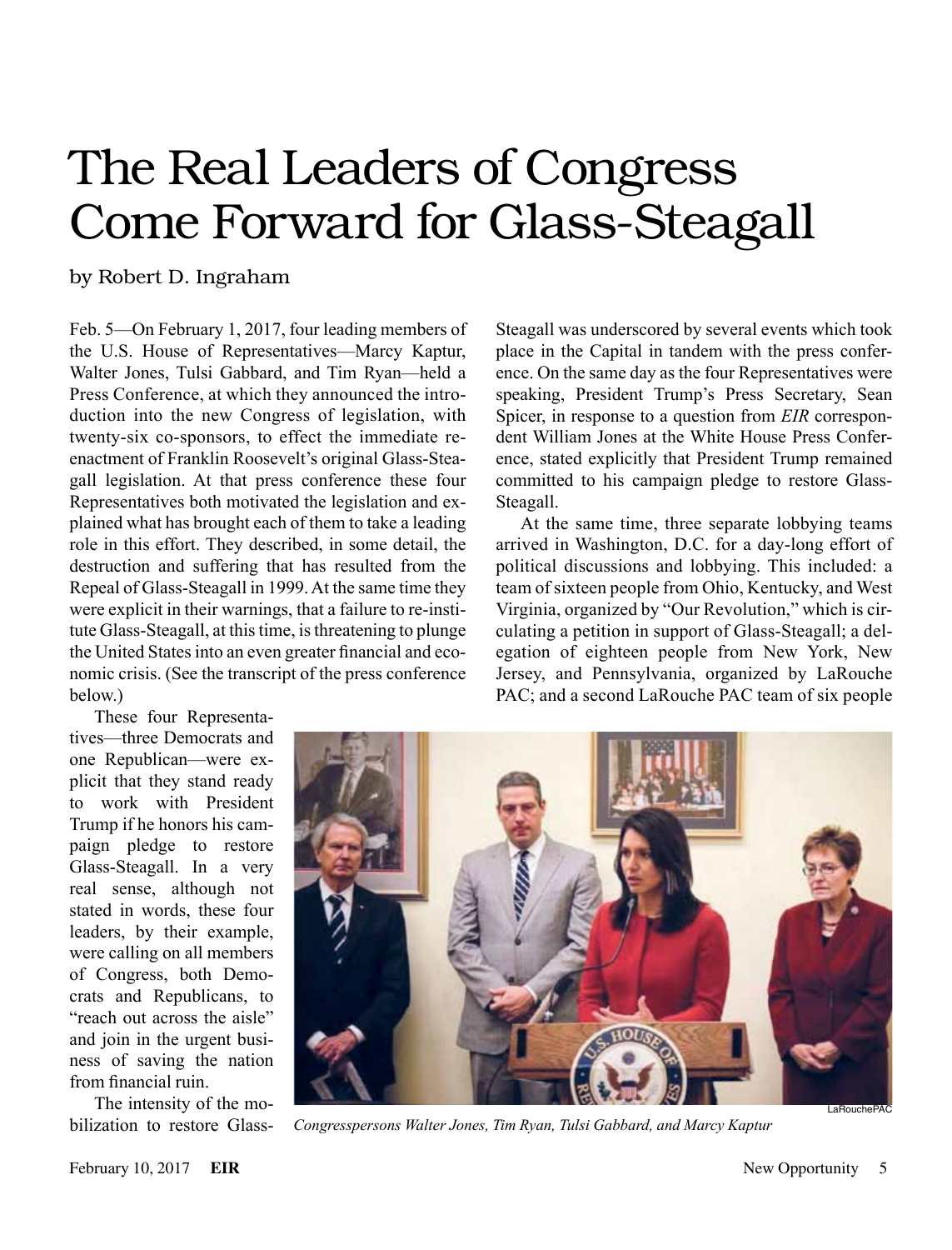from Virginia and Maryland.

During the course of the day, these activists held meetings with twenty-five Congressional offices, in both the House and Senate. The effects of the partisan warfare being inflamed by George Soros and the establishment news media were on display in many of these meetings. Nevertheless, serious discussions occurred, often going well beyond the allotted time. The urgent necessity for Glass-Steagall to avert a new financial crash was recognized by many. Additionally, many of the deliberations were characterized by a more in-depth quality, focusing on elements of LaRouche's Four Laws, including the funding of a Hamiltonian National Bank for Infrastructure and Manufacturing, via swapping existing U.S. Treasury debt and the need for U.S.- Chinese-Russian collaboration on space exploration and development. All of this was posed from the standpoint of patriotic interest and the only pathway out of the current crisis.

## **Standing for the Nation's and the People's Interests**

At a celebration of his 90th birthday, in 2012, Lyndon LaRouche forecast the end of the two-party system in America, stating that we had now reached a time of transition in which critical economic and national security concerns would begin to override the restrictions of partisan party politics.

Much as in 1856 when patriotic elements of the failed Democratic and Whig parties came together to give birth to what would become, five years later, the Lincoln Presidency, or the rallying of crucial elements of the Republican Party, in 1933, to give support to key initiatives of the new Franklin Roosevelt administration, American citizens—and their elected Representatives—now find themselves at a moment when the continued persistence of partisan "party politics" threatens to destroy any potential for the positive change which was created by the victory of Donald Trump in the November election over the Hillary Clinton/Barack Obama clique.

There are some individuals who now fear that, given the enraged intentions and efforts of Obama, Soros, and Wall Street, the Trump Administration may not be able to carry out its plans. The answer to such fears—the method whereby pessimism might be defeated—was delivered by Representatives Kaptur, Jones, Gabbard, and Ryan at their Feb. 1 press conference. That press conference marked a total break from the deluge of corrosive hyper-partisanship being led by ousted murderer Barack Obama himself, and fueled with millions of dollars of George Soros' drug-money. Here, instead, were patriots seeking to unite the House of Representatives, and unite it with the Senate and the Presidency, in behalf of a critical immediate step of vital national interest, and, in fact, of vital world interest.

What was personified, at that press conference, was the transcending of traditional party politics, just as La-Rouche announced in 2012—to be replaced by a patriotic motivation. This necessary transformation of the political process is the absolutely necessary change which must occur if the nation is to go beyond the initial victory of Glass-Steagall re-enactment—toward a full embrace of LaRouche's "Four Laws" of June, 2014. Those Four Laws are an indissoluble unity. They are the principle without which nothing will work; this nation can only be saved by men and women of principle and this is the principle. "This is what's real," as La-Rouche stated on Feb. 3. "The rest is chatter."

## Rep. Marcy Kaptur Reintroduces Glass-Steagall 'Return to Prudent Banking Act' H.R.790

*Feb. 1—Here are the opening remarks by the four originating sponsors at their press conference, to re-introduce the Return to Prudent Banking Act, H.R.790, into the 115th Congress: Marcy Kaptur (D-Ohio), who introduced it into the 114th Congress; Tim Ryan (D-Ohio), Tulsi Gabbard (D-Hawaii), and Walter Jones (R-N.C.). The full press conference is posted to [https://](https://larouchepac.com/20170201/glass-steagall-bill-reintroduced-115th-congress-hr-790) [larouchepac.com/20170201/glass-steagall-bill-rein](https://larouchepac.com/20170201/glass-steagall-bill-reintroduced-115th-congress-hr-790)[troduced-115th-congress-hr-790](https://larouchepac.com/20170201/glass-steagall-bill-reintroduced-115th-congress-hr-790)*

**Rep. Marcy Kaptur:** I'm going to have my dear colleagues—Congressman Walter Jones of North Carolina, to join me up here at the podium, and also Congresswoman Tulsi Gabbard of Hawai'i, and Congressman Tim Ryan of Ohio. I thank them very, very much for joining us here today, and we want to welcome all of you,

**Kaptur:** We gather today on our country's behalf and for many, many citizens who didn't have the where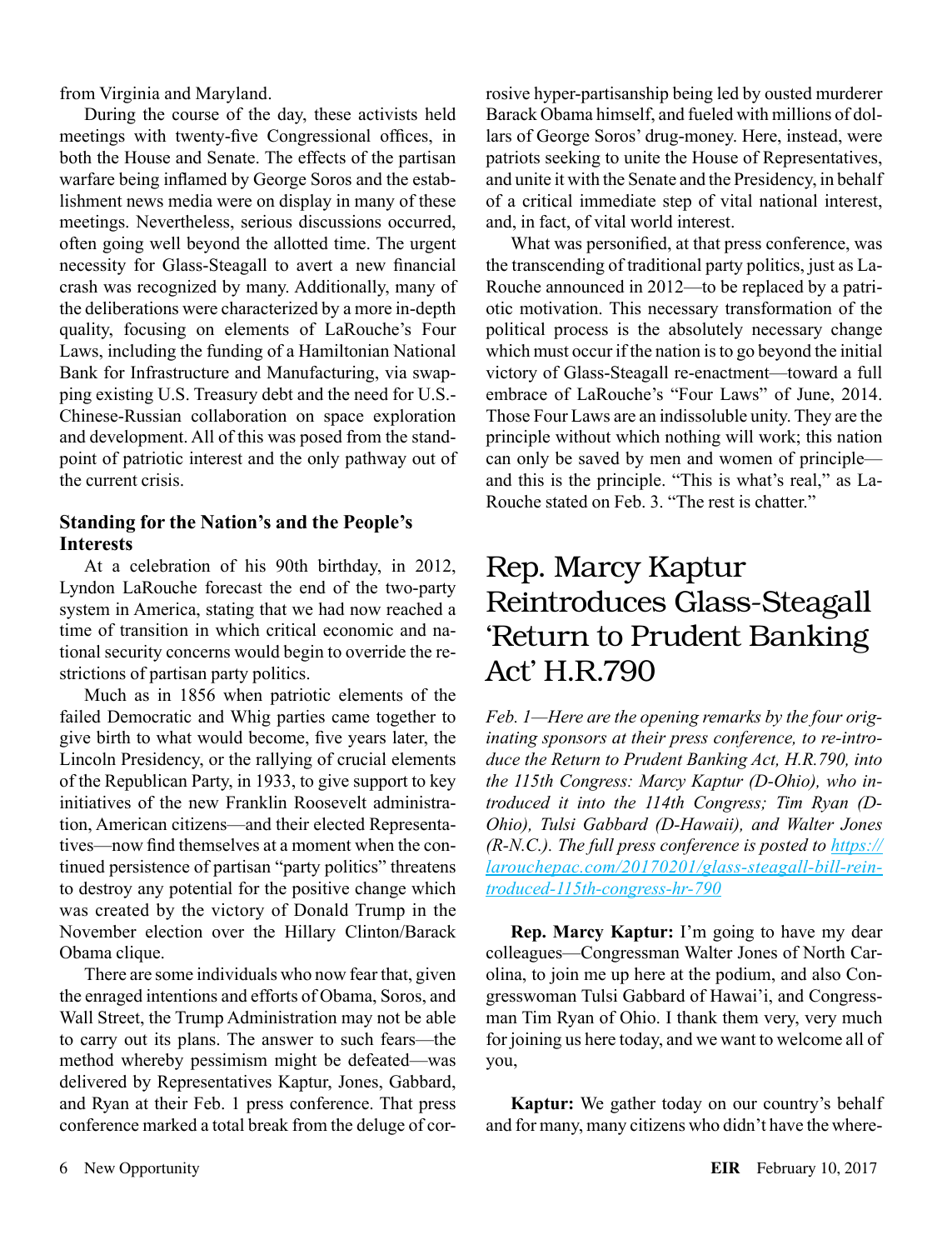withal to be here this morning, but nonetheless who would benefit by our common efforts.

This year marks the ninth anniversary of the greatest financial crisis in a generation. We're all old enough and our memories are good enough to remember that. That economic disaster nearly caused the destruction of our country's *entire* financial infrastructure and led to what history now calls "The Great Recession."

During the last nine years, if we look back and remember, Wall Street banks have succeeded and actually have made a great deal of money. Meanwhile, many, many Americans have continued—literally millions—to experience what we would term "financial failure." JPMorgan Chase, Bank of America, Citigroup, Wells Fargo, Goldman Sachs, and Morgan Stanley have all reported record profits during the recession *and* the years following. Wall Street in the last nine years has regained *all* its pre-crisis wealth *with interest,* while Main Street has yet to see a real recovery in so many communities from coast to coast.

And just to give you a couple of numbers: Fifteen years ago, the assets of the country's six largest banks were approximately seventeen percent of our total production, Gross Domestic Product—seventeen percent. Today, these top six banks hold \$10.1 trillion in assets, *over half of our GDP*. This is too much power in too few hands. So not only have they profited handsomely, but they have come to command the major control centers of our economy.

Due to the financial crisis, JPMorgan Chase holds approximately 208,000 mortgages considered seriously delinquent, just in Ohio, while an excess of 700,000 homes are under water in our state. And Congressman Ryan and I know that problem well, and I know it's repeated in Hawai'i and repeated in North Carolina, as well.

During the 1990s, Wall Street's biggest banks and speculation houses concocted a fraudulent and greedy scheme to create false money. Then in 2008 their crime exploded. And you remember the collateralized debt obligations, the securitization of loans nearly destroyed capitalism itself. Their recklessness was so extreme it wiped out the net worth of *forty-four percent of Hispanic-American households*—think about that—since the founding of the Republic; thirty-three percent of African-American households; and eleven percent of Caucasian households, respectively.

Being from Ohio, I can say in the Cleveland area, every area of Ohio—Toledo, Columbus, it doesn't matter where you go—Ohio was hit very, very hard. Actually harder than other parts of the country which were terribly harmed because of the nature of our manufacturing base and the type of state that we are.

So this taking by Wall Street was of historic dimension, never reimbursed to this day. It sucked out the wealth from *millions* of American families, and of course the movie, "Capitalism: A Love Story," documented that in real time, going back to 2008 and the days thereafter. <https://www.youtube.com/watch?v=CkTkYQkG13w>

It is time for Congress that these failures in our banking system are never repeated, and that is why we are here today. And I thank my colleagues so very, very much for joining me, to build on the momentum and a movement to reinstate Glass-Steagall, to *separate* prudent commercial banking from speculation.

Since last summer, 15 state legislatures have introduced resolutions calling for Congress to reinstate Glass-Steagall, and Democrats and Republicans have memorialized support for Glass-Steagall in their respective political platforms, which was an enormous achievement by all of you, and others around our country who have worked for this for a very long time, who have long memories.

Even President Trump has declared his support for a new Glass-Steagall law, and we are obligated to work with him to create that. So I was proud to join the 57 members of the House who several years ago voted against the Gramm-Leach-Bliley Act which overturned the Glass-Steagall Act. And after I was one of those that voted against it, I remember that vote well in the late 1990s; it released a greed and abandon on Wall Street that had been capped since the Great Depression years of the early 20th century. The law was a clear signal, by removing it, that Wall Street was in charge. And speculation houses grew larger and riskier, and, as we predicted, the house came crashing down. And American taxpayers were given the bill, when the deregulated financial sector fell apart.

I'm not sure we still know the whole truth. History will track and help to right the reality of all of that. But we know that Wall Street has sunk its teeth deeply into the flesh of our Republic, influencing more and more who is elevated to office, but also how money flows, how money flows in this economy. I'm amazed when I go to audiences in my district and I say, "How many of you are paying a mortgage to one of the six institutions I just mentioned? How many of you have your student loan or your car loan end up in their hands? You ask at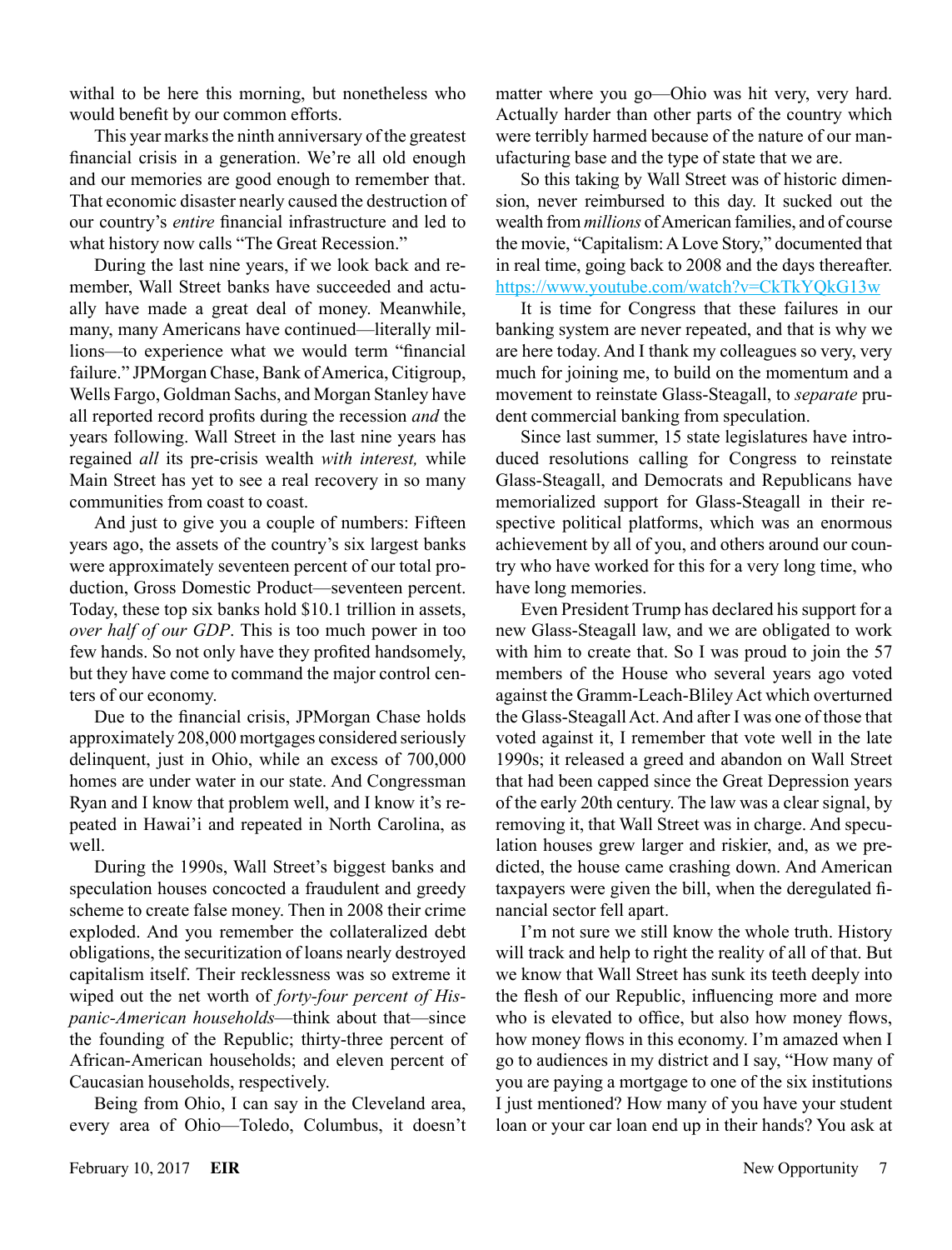your church, you ask at your school, you ask in your neighborhood meetings, you ask in your veterans posts, you will find those names: They control the levers of this economy." And you've noticed, even with the new administration, where the appointees who are being selected worked before they came to the new administration: We have at least seven from Goldman Sachs alone.

These banks have to be made prudent again, and restoring Glass-Steagall is a first step, among many other items that this Congress must address, like campaign finance reform, to drain the swamp, really; better trade deals, and better deals for American workers.

I would now like to call upon my dear colleague from the state of North Carolina, who has been an original cosponsor and leader on this for many, many years: Walter Jones, one of the most honorable and thoughtful, and really, a man of great conscience for our House

that members on both sides of the aisle so deeply respect. Walter, thank you for being with us today. [applause]

**Rep. Walter Jones:** Marcy, thank you very much. And I cannot add much to what she told you about the history and the threat to our nation. And so I'm going to make a few comments, and I first will tell you that I've said many times in my district, the two worst votes I cast as a Member of Congress: First was the Iraq War, that was a very unnecessary war; and the second was Repealing Glass-Steagall. So, since that time, I came out in 2003 or 2004 with Ron Paul, Neil Abercrombie, and Dennis Kucinich to set up a timetable to get out of Iraq. So, I'm trying to make amends for that sin.

The second sin, which I've already mentioned was the repeal of Glass-Steagall. So, after seeing what has happened with the financial markets, it became pretty evident that I had made a bad mistake, no question about it. So, my dear friend, Marcy Kaptur, who's taken the lead on this issue for a number of years, and I, had many conversations on the floor of the House and she knew of my admitting publicly that I had made a mistake; and she knew and I knew that she was going to try to correct this problem of trying to have a reinstatement of a Glass-Steagall. And so she and I have worked together. She's been the lead, I've been the half-back. She's been the quarter-back and the coach, but I am



*President Franklin Roosevelt signs the original Glass-Steagall Act.*

there as a half-back and I can either run with the ball or I can block.

I am pleased that she made reference to Donald Trump and I'll read one paragraph and then I'm going to close. "United States Republican Presidential candidate Donald Trump on Wednesday called for a '21stcentury version of the 1933 Glass-Steagall law that required the separation of commercial and investment banking, a change the Republican Party also supported in the 2016 Policy Platform." [Reuters, Oct.26]

I intend to be very proactive. As soon as the White House gets a little bit better organized, I intend to reach out to his advisors on commercial matters and remind them of the position that he and my party have taken on a reinstatement of this Glass-Steagall Act.

So with that, Marcy, I want you to know that I am committed to this, as much as anything I've ever been committed to. Again, I am your half-back. I think Tim is the defensive end [laughter]—but I am your halfback and I will be out there and take every step in whatever you need to do.

But as she has said, and this is my close, "You are the key to this." The American people have got to understand the attack and the damage that has been *done to them* by the fact that we repealed Glass-Steagall. Let's make this a *victory*, this year of 2017. Thank you. [applause]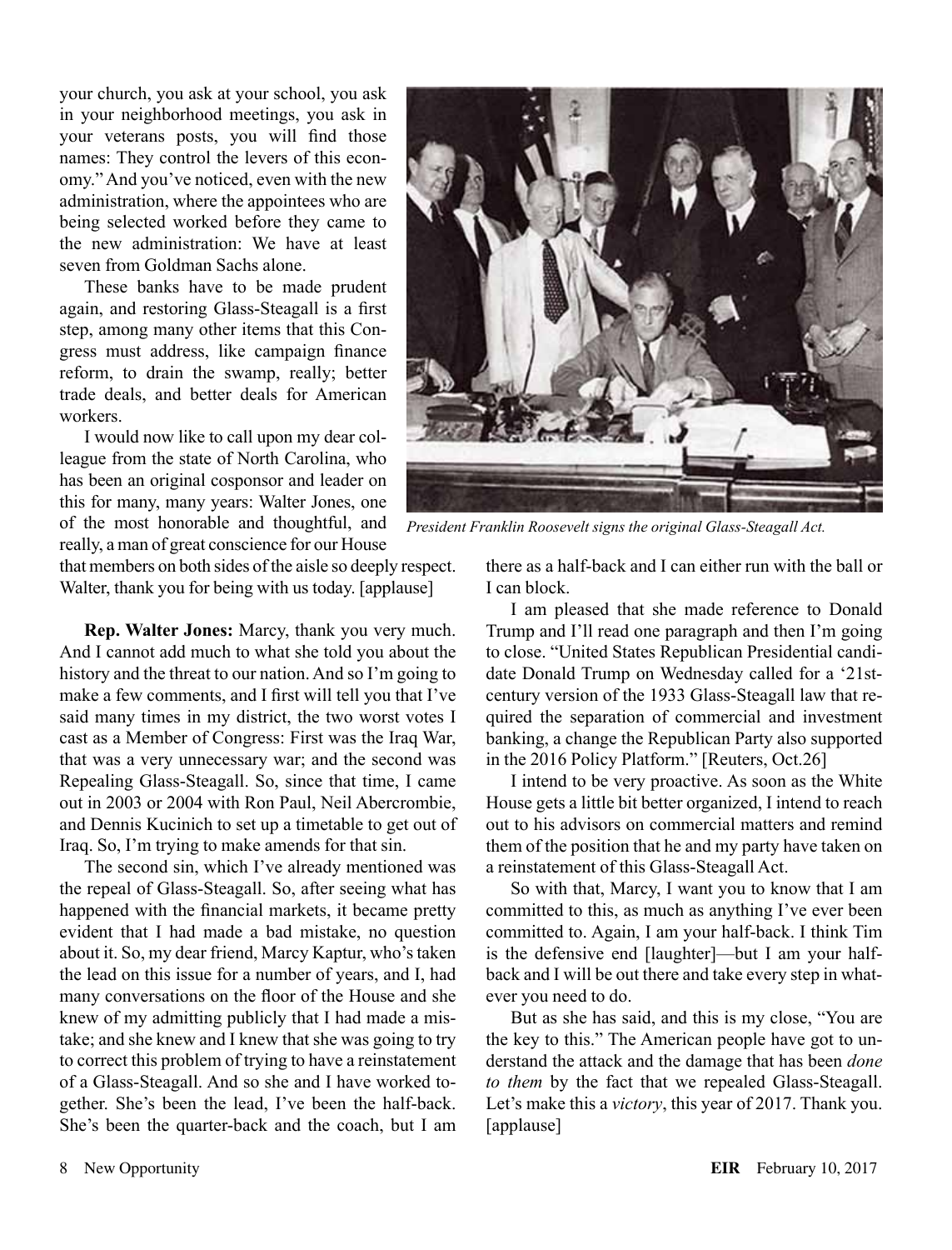**Rep. Kaptur:** Thank you, Walter. Thank you so very, very much. I'm going to call on Tulsi Gabbard now. She has another committee hearing that she has to go to—just an electric, talented Congresswoman from the state of Hawai'i.

**Rep. Tulsi Gabbard:** Thank you. Good morning and aloha. It's great to start our day here with you, dealing with and addressing this incredibly important issue. I want to thank Marcy and Walter for your leadership on this, persisting through many great challenges to continue to bring the plight of the American people to the forefront. When we're dealing in the highly divisive, partisan environment that we have, what I hear from folks in my district in Hawai'i and from people across the country is a demand that leaders in Washington hear their voices, to understand the challenges that they and their families are facing, the struggles that they continue to go through because of situations like this, because of the repeal of Glass-Steagall; because of what the Wall Street banks have done to them. I couldn't be more proud to be cosponsor of this legislation, because it seeks to address a wrong, again, that people are still suffering the consequences of.

We have continued to see the rise of these banks that were too-big-to-fail back then, that are even bigger, now. We continue to see the consequences of the repeal of Glass-Steagall first-hand in communities like mine and in communities across the country, where Wall Street banks have been allowed to conduct their risky investment practices with the American people's money. They have been allowed to continue to gamble for their bottom line and their profit on the backs of the American people. This is unacceptable.

This is not a partisan issue. This is an issue that is important to the American people, and why you see bipartisan support for this important legislation. I've long been a proponent of restoring the Glass-Steagall Act and look forward to being able to continue to work with allies and partners here in Congress, in the White House, and most importantly, the American people, whose voices must be heard. Thank you so much. [applause]

**Rep. Kaptur:** Thank you Tulsi, and thank you for your work on the Democratic Platform, in order to get this issue inserted, this past year. That has helped us so very, very much; thank you.

I'd now like to call on someone whose district and

whose state has lived this problem for many, many years now—our very able and energetic and brilliant Congressman from Youngstown, Ohio, Tim Ryan.

**Rep. Tim Ryan:** Thank you. I want to thank Marcy and Walter, too and just let Walter know that as a Cleveland Browns fan, you don't want me participating in any blocking or tackling, or throwing or running. I'll sit this out, and help from the sidelines, maybe.

I want to thank Marcy and Walter for doing this, and sticking to this. Walter mentioned the word "sin," and I think this repeal was the original sin of the downward spiral of our economy that led to completely wiping out neighborhoods in my Congressional District and all across the state and country. And so this act is a way for us to, as us Catholics would say, "go to confession," and have this stain removed from the body politic in the United States, and hopefully start to restore some level of sanity to our banking system. And this is a great first step.

And we've seen the heartache, we've seen the neighborhoods wiped out, the tax base eroded in so many communities, the school districts that were affected by so much of this, and just a lot of heartache down the line. And so, let's get back to a place where we're actually operating from a principled place that puts the people before the banks. And this is a great opportunity, I think; as Walter said, the President of the United States has made this a priority. There are plenty of Democrats who want to continue to make this a priority, and I think even more so if they think it's possible. So this is a great first step. I'm happy to be a part of this and continue to support this, and continue to support my colleagues and try to rectify some of these problems that devastated our state, and which—and Marcy knows this—we're still recovering from. We're still not anywhere close to being out of the woods. And hopefully once we plug this hole, we can really begin the process of really rebuilding and giving the American people the kind of government they really deserve. Thank you.

**Rep. Kaptur:** Thank you, Tim, so very, very much. I'm old enough to remember when there were savings and loan institutions in our country, and literally, you could earn 9% interest. And, then there were crises in the 1980s in California, housing crises, and legislation came before Congress to get rid of the savings and loan institutions which had been especially set up to make